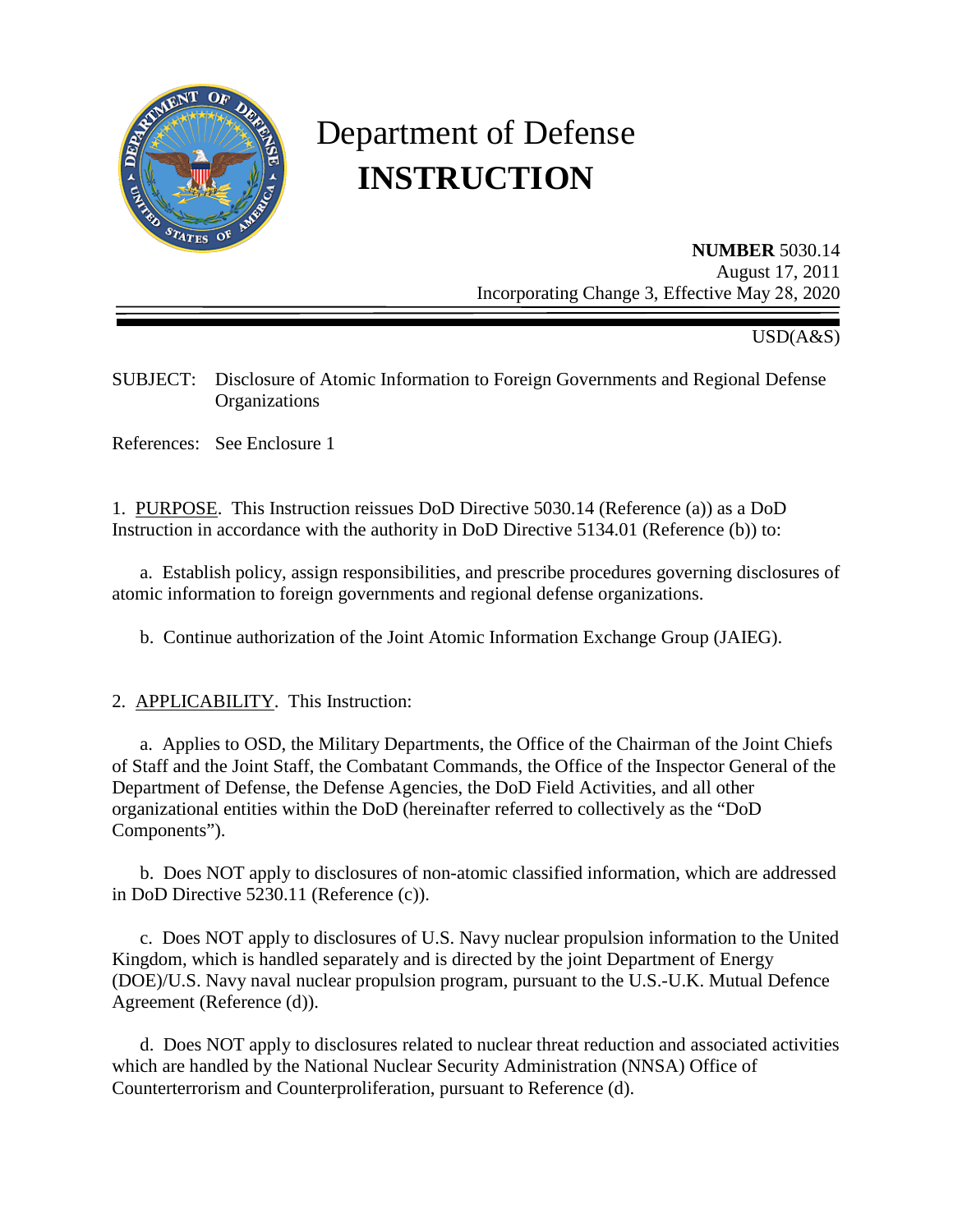3. DEFINITIONS. See Glossary.

4. POLICY. Pursuant to the terms of section 2164 of title 42, United States Code (Reference (e)), and Executive Order 10841 (Reference (f)), the DoD and the DOE are responsible for controlling the dissemination of U.S. atomic information. In carrying out this responsibility within the DoD, it is DoD policy that U.S. atomic information may not be disclosed to foreign governments or regional defense organizations unless such information meets the criteria specified in applicable agreements for cooperation and statutory determinations and such disclosure is in accordance with any policy constraints imposed.

5. RESPONSIBILITIES. See Enclosure 2.

6. PROCEDURES. See Enclosure 3.

7. RELEASABILITY. **Cleared for public release.** This Instruction is available on the Directives Division Website at https://www.esd.whs.mil/DD/.

8. SUMMARY OF CHANGE 3. The change to this issuance updates references and organizational titles and removes expiration language in accordance with current Chief Management Officer of the Department of Defense direction.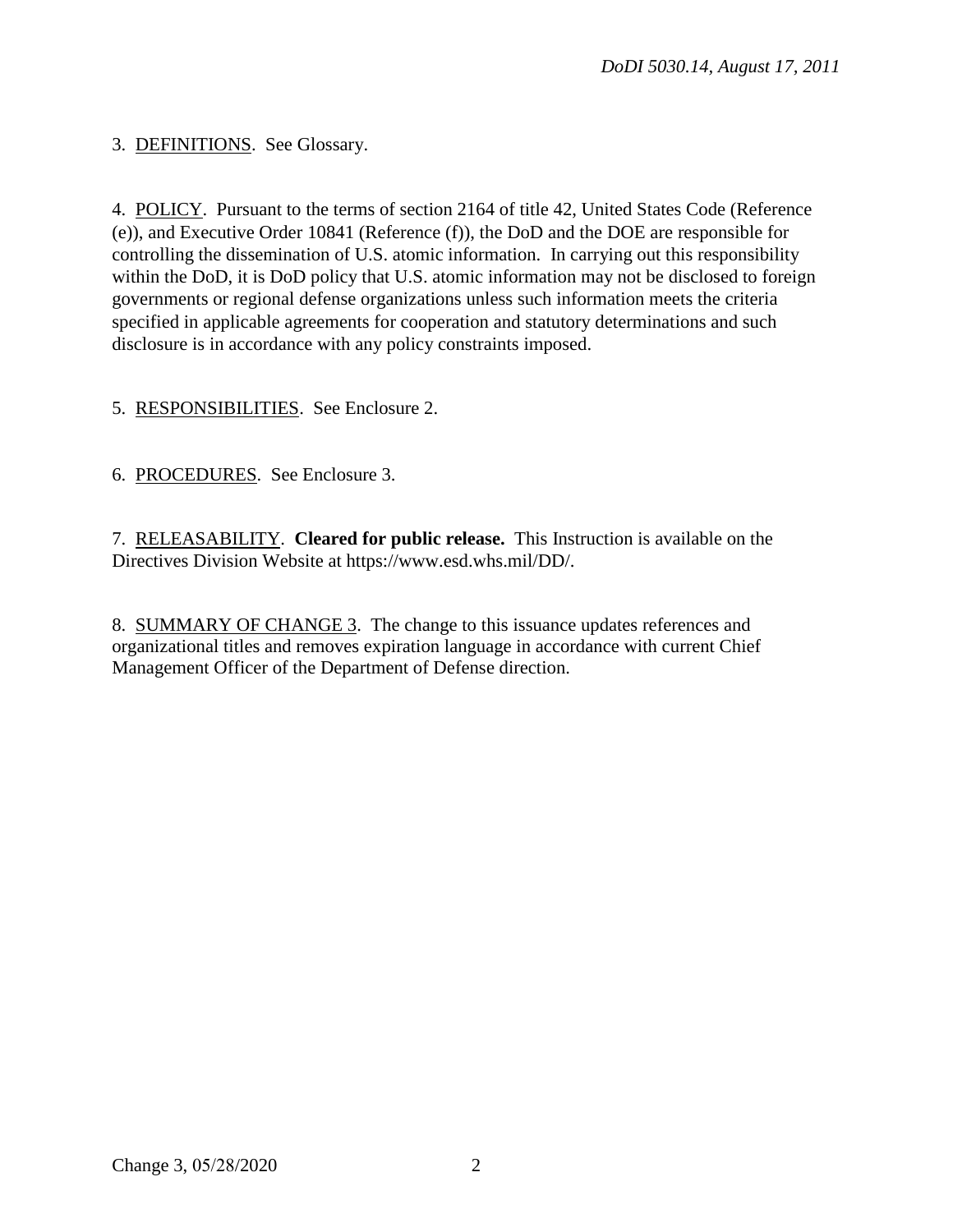9. EFFECTIVE DATE. This Instruction is effective August 17, 2011.

at  $\ell$ ty  $\mathcal{L}$ ے '

Ashton B. Carter Under Secretary of Defense for Acquisition, Technology and Logistics

Enclosures

1. References

2. Responsibilities

3. Procedures

Glossary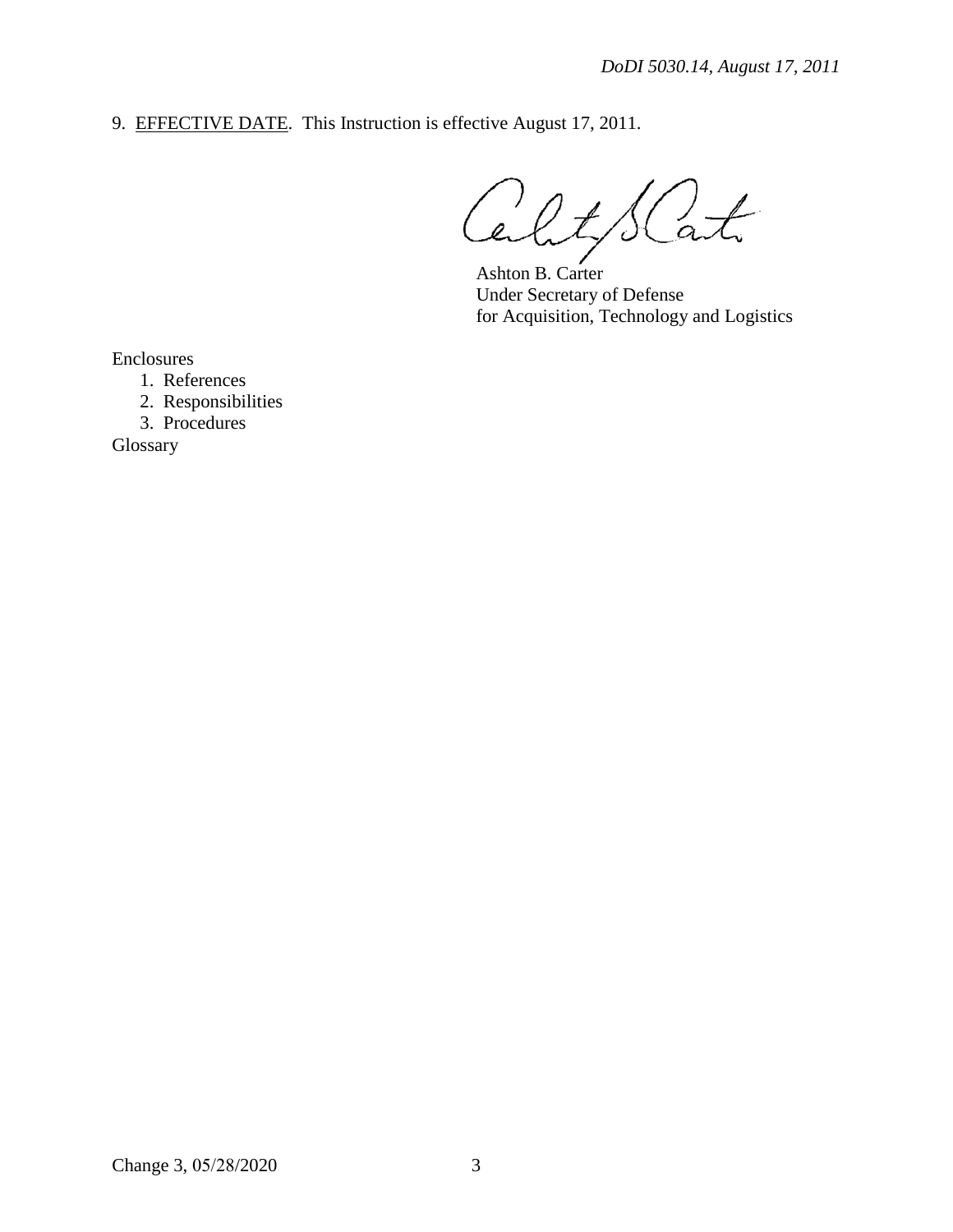## **TABLE OF CONTENTS**

| ASSISTANT SECRETARY OF DEFENSE FOR NUCLEAR, |  |
|---------------------------------------------|--|
|                                             |  |
|                                             |  |
|                                             |  |
|                                             |  |
|                                             |  |
|                                             |  |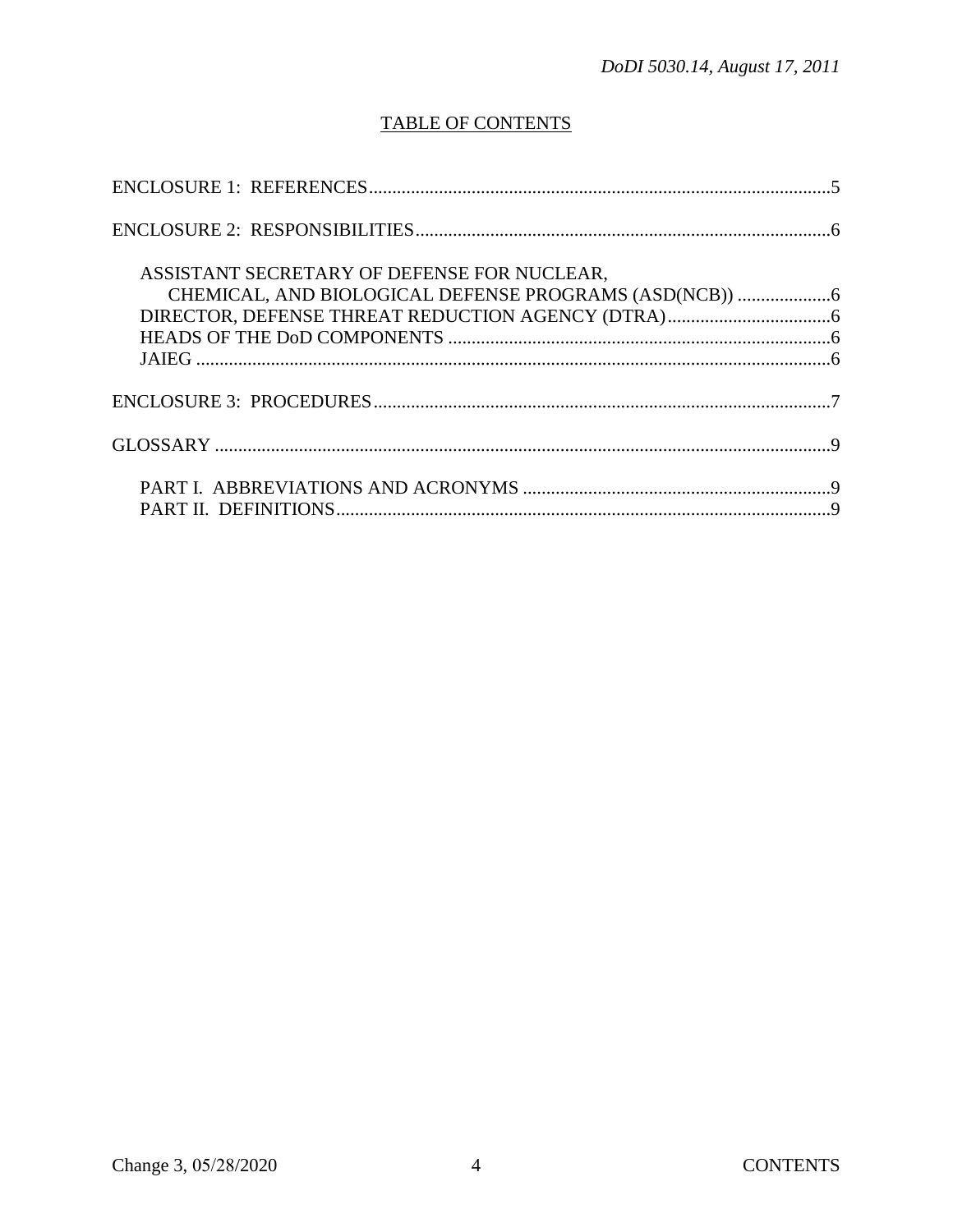### ENCLOSURE 1

#### **REFERENCES**

- (a) DoD Directive 5030.14, "Disclosure of Atomic Information to Foreign Governments and Regional Defense Organizations," July 24, 1981 (hereby cancelled)
- (b) DoD Directive 5134.01, "Under Secretary of Defense for Acquisition, Technology, and Logistics (USD(AT&L))," December 9, 2005, as amended
- (c) DoD Directive 5230.11, "Disclosure of Classified Military Information to Foreign Governments and International Organizations," June 16, 1992
- (d) U.S.-U.K. Mutual Defence Agreement,  $1958<sup>1</sup>$  $1958<sup>1</sup>$
- (e) Title 42, United States Code
- (f) Executive Order 10841, "Providing for the Carrying Out of Certain Provisions of the Atomic Energy Act of 1954, as Amended, Relating to International Cooperation," September 30, 1959
- (g) DoD Directive 5134.08, "Assistant Secretary of Defense for Nuclear, Chemical, and Biological Defense Programs (ASD(NCB))," January 14, 2009, as amended
- (h) Page 56227, Volume 76, Federal Register, September 12, 2011
- (i) DoD Manual 5200.01, Volume 3, "DoD Information Security Program: Protecting Classified Information," February 24, 2012, as amended

<span id="page-4-0"></span><sup>&</sup>lt;sup>1</sup> Available through the Office of the Assistant Secretary of Defense (Nuclear, Chemical, and Biological Defense Programs/Nuclear Matters)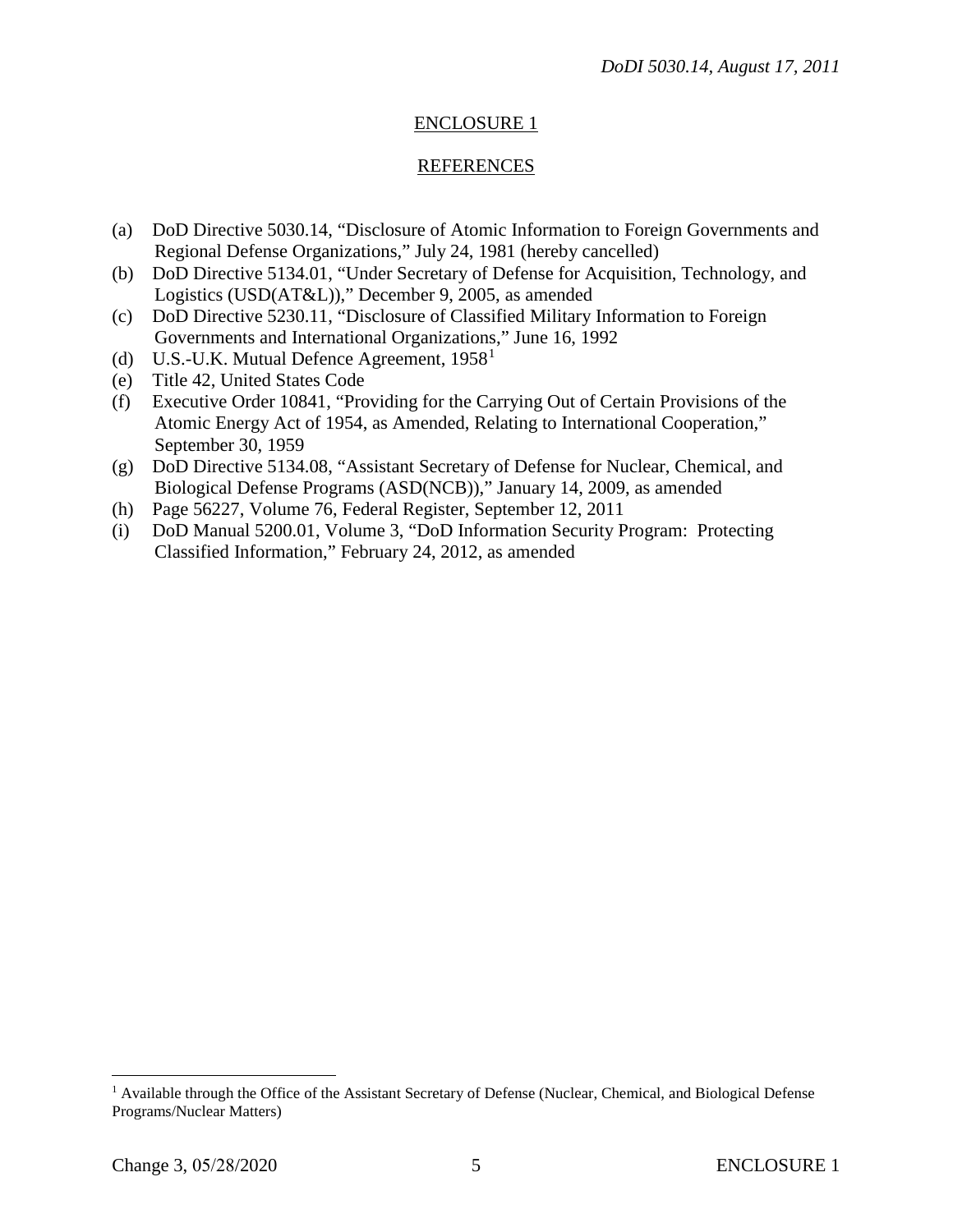## ENCLOSURE 2

## RESPONSIBILITIES

1. ASSISTANT SECRETARY OF DEFENSE FOR NUCLEAR, CHEMICAL, AND BIOLOGICAL DEFENSE PROGRAMS (ASD(NCB)). The ASD(NCB), under the authority, direction, and control of the Under Secretary of Defense for Acquisition and Sustainment (USD(A&S)), shall:

a. Oversee the JAIEG pursuant to DoD Directive 5134.08 (Reference (g)).

b. Furnish DoD policy guidance to JAIEG.

2. DIRECTOR, DEFENSE THREAT REDUCTION AGENCY (DTRA). The Director, DTRA, under the authority, direction, and control of the USD(A&S), through the ASD(NCB), and in addition to the responsibilities in section 3 of this enclosure, shall furnish organizational support to JAIEG.

3. HEADS OF THE DoD COMPONENTS. The Heads of DoD Components shall comply with the provisions of this Instruction.

4. JAIEG. The JAIEG, under the authority, direction, and control of the ASD(NCB) and the Deputy Administrator for Defense Programs (DADP), National Nuclear Security Administration, will review and make determinations as to the transmissibility of atomic information sponsored for disclosure, and perform the collateral functions related to the responsibility. The Chief, JAIEG, or in his or her absence the Technical Director (who is the Deputy Chief), JAIEG, shall authorize all disclosures.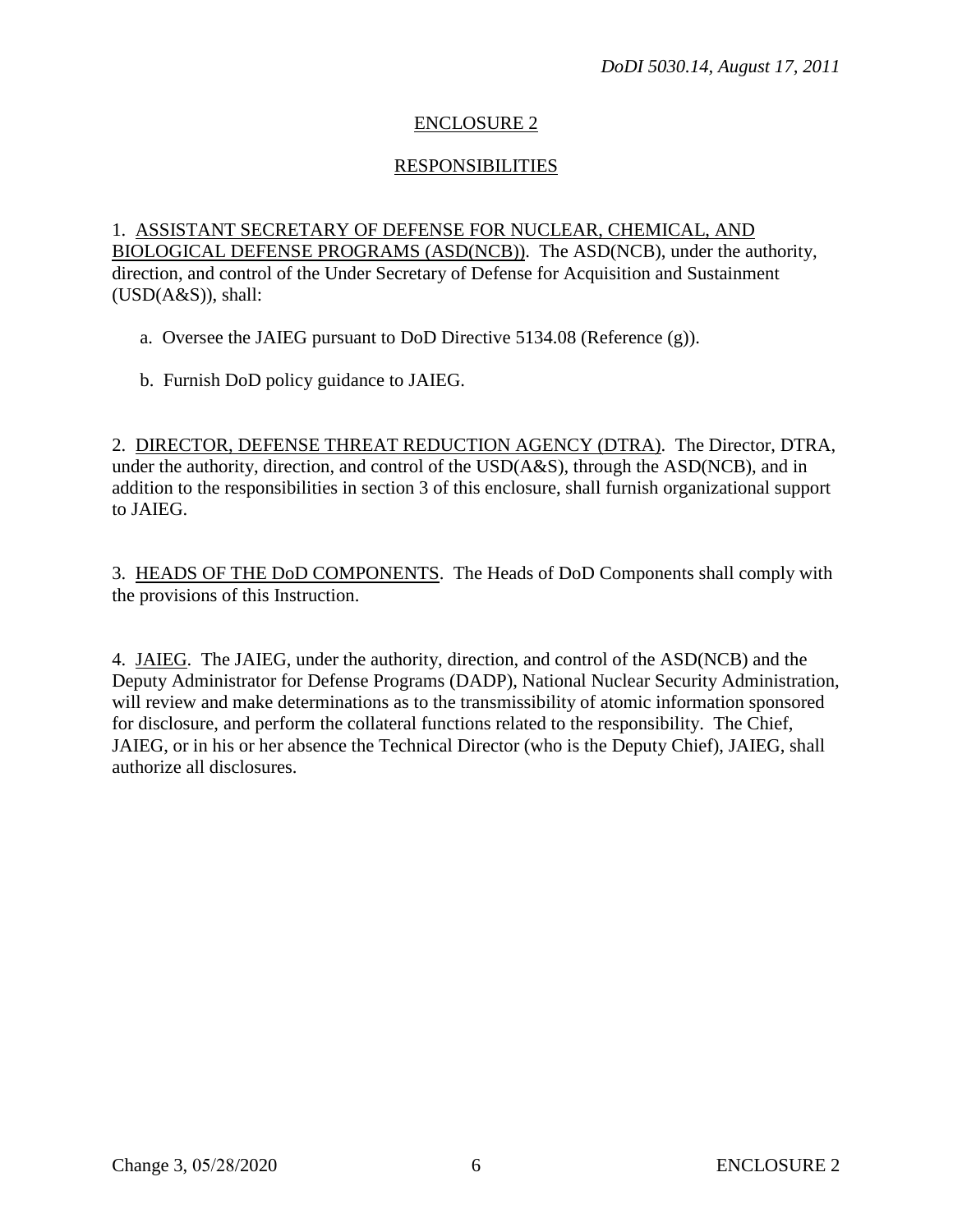#### ENCLOSURE 3

#### **PROCEDURES**

1. JAIEG acts as the DoD and Department of Energy (DOE) lead agent for determining transmissibility with respect to the exchange of atomic information pursuant to U.S. agreements for cooperation for mutual defense purposes with foreign governments and regional defense organizations made in accordance with Reference (e).

2. All proposals to exchange atomic information subject to this Instruction shall be processed in accordance with the following procedures.

a. Sponsors shall determine the recipient's need to know, determine which portions of the proposed disclosure not under the sponsor's purview have been authorized for inclusion in the release, and refer atomic information proposed for disclosure to JAIEG for a determination as to whether the disclosure is permissible.

b. Each proposed disclosure of atomic information to another foreign government or regional defense organization pursuant to the appropriate agreements for cooperation shall be referred to JAIEG for review to determine whether it is within the scope of statutory determinations and approved programs of atomic cooperation, and not within the scope of policy constraints provided to JAIEG. Referral procedures in special situations are provided for as follows:

(1) In programs under agreements for cooperation where the transmittal of atomic information is limited to repetitive data transmitted over an extended period of time, special arrangements may be worked out between JAIEG and the agency, department, or office engaged in such program.

(2) The DOE/NNSA Nuclear Weapons Complex, which has developed long-term partnerships with the United Kingdom via joint working groups and other collaborative efforts, may transmit atomic information to the United Kingdom that has been authorized for release via approved statutory determinations. JAIEG will provide specific and detailed guidance on this process, consistent with page 56227 of Volume 76, Federal Register (Section 5-1 of Office of Federal Procurement Policy Letter 11-01) (Reference (h)), including monitoring and oversight. JAIEG will maintain records of all atomic information transmissions.

(3) In unusual circumstances when it becomes impossible to provide in advance a detailed text of atomic information proposed for transmittal by oral, visual, or other means, the sponsor shall instead submit guidelines or similar delineations of areas of atomic information to be transmitted. In such cases transmissibility shall be determined on the basis of the guidelines. However, after each such transmittal a verbatim transcript or summary memorandum for the record, setting forth in detail all atomic information communicated through oral, visual, or other means, shall be furnished to JAIEG.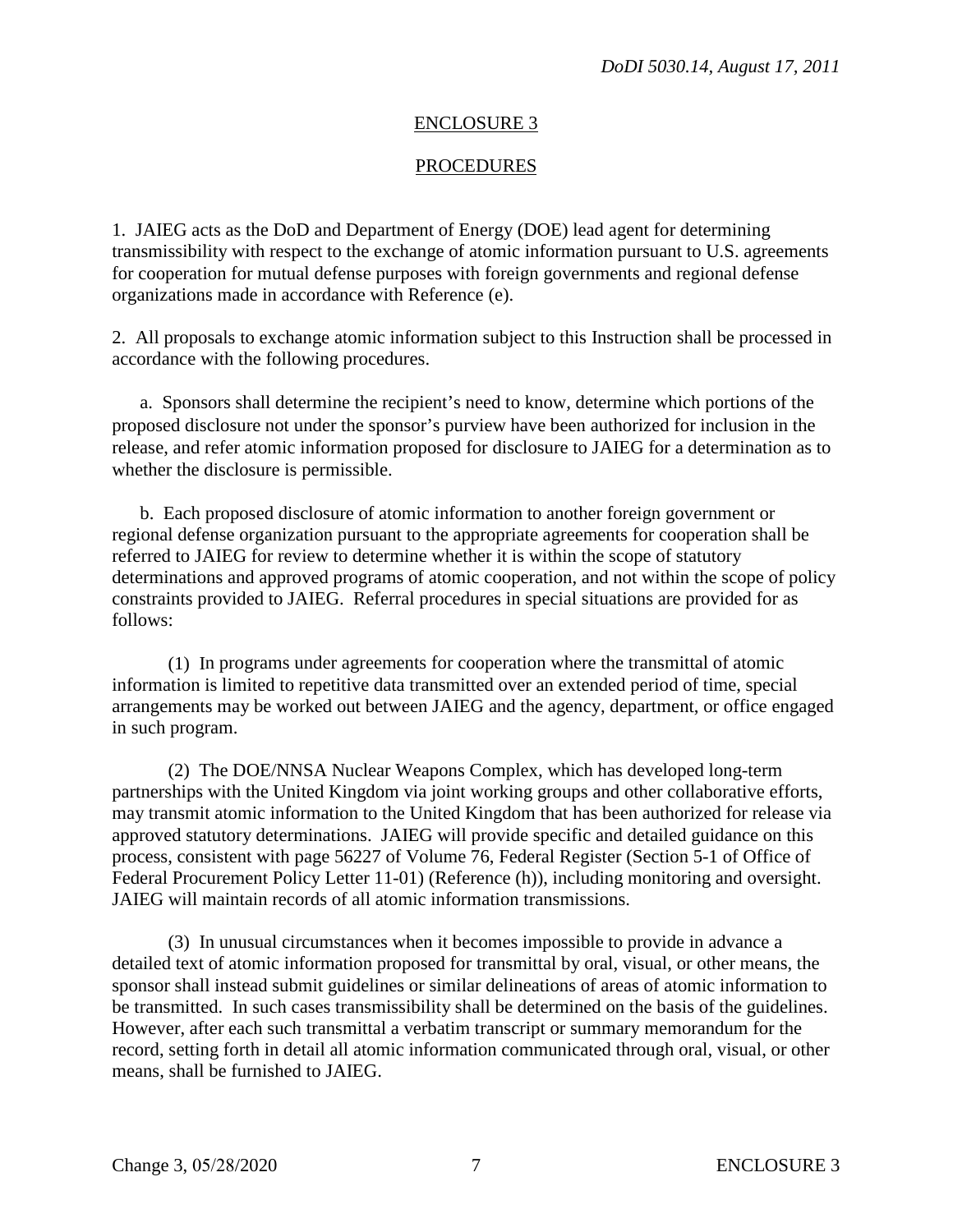c. JAIEG shall review all proposed transmittals. The JAIEG review shall be commensurate with the scope and sensitivity of information proposed for exchange. Upon completion of the review, the Chief, JAIEG, shall take one of the following courses of action:

(1) Make a determination that the proposed communication is transmissible, and so notify the sponsor.

(2) Make a determination that the proposed communication or a portion thereof is not transmissible, and so inform the sponsor. If the sponsor does not agree, the decision may be appealed for further joint DoD and DOE consideration. Appeals from DoD sponsors shall normally be addressed to the ASD(NCB), and appeals from DOE sponsors to the DADP. Copies of the appeals and decisions shall be furnished to the JAIEG.

(3) If unable to determine transmissibility or nontransmissibility, refer the issue to the ASD(NCB) and DADP for joint resolution.

3. Upon notification that the proposed communication is transmissible, the sponsor may release the information or authorize the JAIEG to do so. DoD sponsors shall disclose the information approved to the intended foreign recipient in accordance with the requirements of DoD Manual 5200.01, Volume 3 (Reference (i)).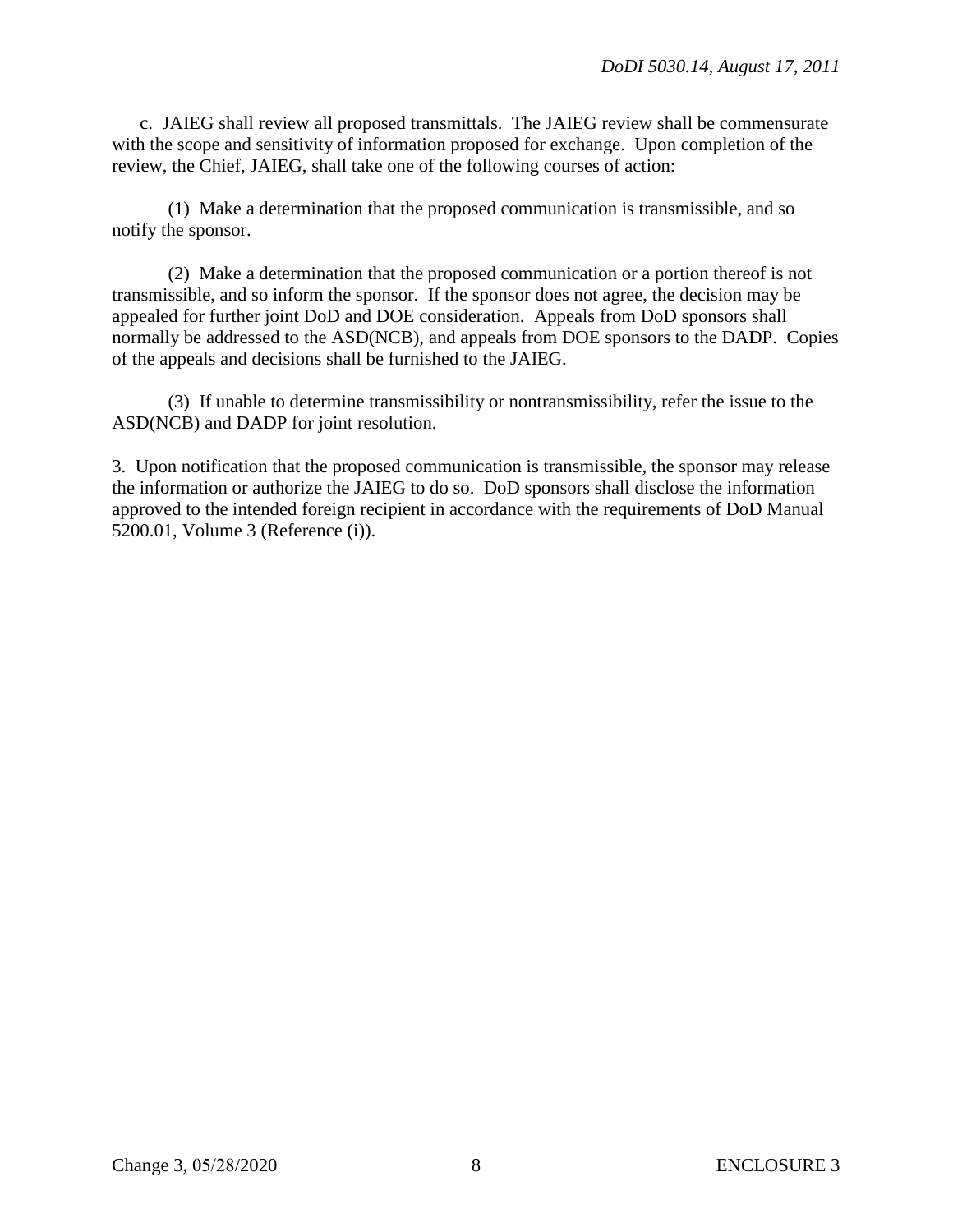### GLOSSARY

## PART I. ABBREVIATIONS AND ACRONYMS

| ASD(NCB)     | Assistant Secretary of Defense for Nuclear, Chemical, and Biological<br>Defense Programs |
|--------------|------------------------------------------------------------------------------------------|
| <b>DADP</b>  | Deputy Administrator for Defense Programs, National Nuclear Security<br>Administration   |
| <b>DOE</b>   | Department of Energy                                                                     |
| <b>DTRA</b>  | <b>Defense Threat Reduction Agency</b>                                                   |
| <b>JAIEG</b> | Joint Atomic Information Exchange Group                                                  |
| <b>NNSA</b>  | National Nuclear Security Administration                                                 |
| USD(A&S)     | Under Secretary of Defense for Acquisition and Sustainment                               |

## PART II. DEFINITIONS

These terms and their definitions are for the purpose of this Instruction.

agreement for cooperation. An agreement between the United States and a foreign government or regional defense organization for mutual defense purposes in which the President authorizes the sharing of atomic information or material with another government or organization. An agreement includes the terms, conditions, duration, nature, and scope of cooperation and a guaranty by the other government or regional defense organization that appropriate security standards and safeguards will be maintained.

#### atomic information

With respect to the United States, atomic information comprises Restricted Data, as defined in section 2014(y) of Reference (e), and data removed from the Restricted Data category (referred to as Formerly Restricted Data) pursuant to section 2162(d) of Reference (e).

With respect to another foreign government or regional defense organization, atomic information is defined in the applicable agreement for cooperation.

exchange. The communication or transmittal of atomic information through approved channels between authorized representatives of the U.S. Government and a foreign government or regional defense organization by any and all means, including oral, visual, and documentary.